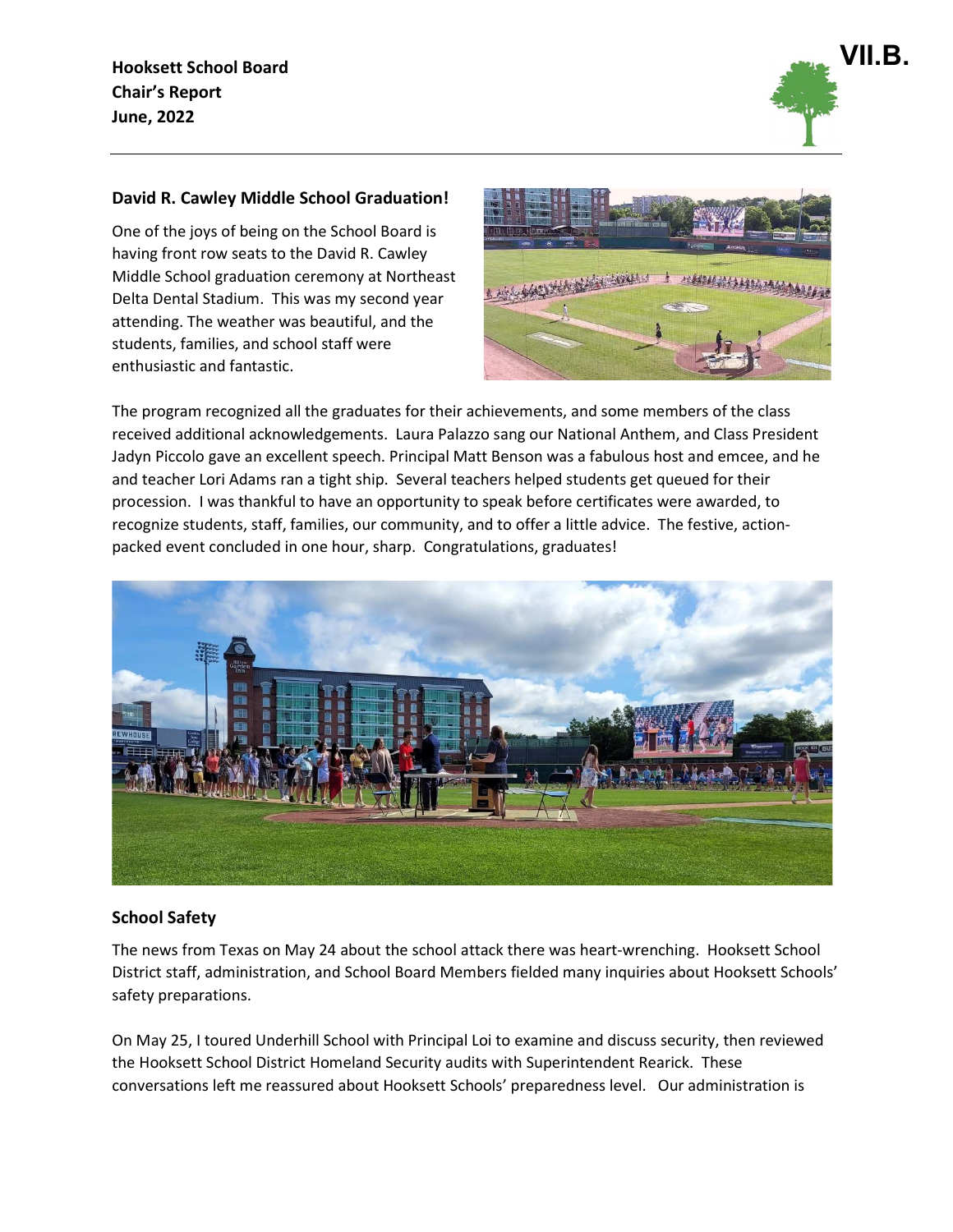

well-informed on security topics, and has received state and federal level training and consulting. The entire Board communicated that day, and I sent out a summary to staff and parents.

I want to extend my appreciation to current school administration, staff, and Board colleagues, and the past school administration and School Boards, too. We're in a good position because of all their work. The School Board will be reviewing security audits and discussing other security details in non-public session at our June 21 meeting.

Unfortunately, much of the media right after a school attack is speculative, political, and sensational. Reporting is often corrected days and weeks later. I've personally found more value in looking at past reports, such as the detailed report on Parkland: https://www.fdle.state.fl.us/MSDHS/Home.aspx. Looking broadly, we see trends of mental health issues, bullying, inadequate building access controls/discipline, delayed response, and disturbed individuals being motivated by previous sensational media. There is reason to believe several of these problems can be addressed by SRO-oriented programs as well as practical social skill programs, but the specific details of those programs matter greatly.

## Coffees, and Snacks & Social, with the Board

The Hooksett School Board continued its casual outreach program since the May Board meeting. After launching Coffee with the Board at Cawley Middle School on May 11, Alexis Quinlan and I hosted another enjoyable visit with staff at Hooksett Memorial School on May 18, and Jillian Godbout, Lynn Baker, and I appreciated a visit with staff at Fred C. Underhill School on June 1. These school events had about 15-18 attendees, each. Most of the Board hosted our evening event at Underhill School meant for parents on June 9 which was more sparsely attended but still worthwhile.

It's been enjoyable, and informative, getting better acquainted with our staff and community in these informal settings. Their input is a factor for the goals we pursue in the upcoming school year as well as providing helpful operational feedback.

## BusWhere School Bus Software planned for implementation in 2022-23

The bus monitoring software project for 2022-23 was approved by the School Board at our May meeting, and we've since received approval from Student Transportation of America to extend our monitoring from three buses to eighteen for the next school year.

### Retirees

We are saddened to lose some of our valuable staff members at the end of this year, but happy they are beginning new adventures.

- 1. Donna Amato
- 2. Maryann Boucher
- 3. Janet Champagne
- 4. Patricia D'Aloia
- 5. Karen Landsman
- 6. Cindy Libby